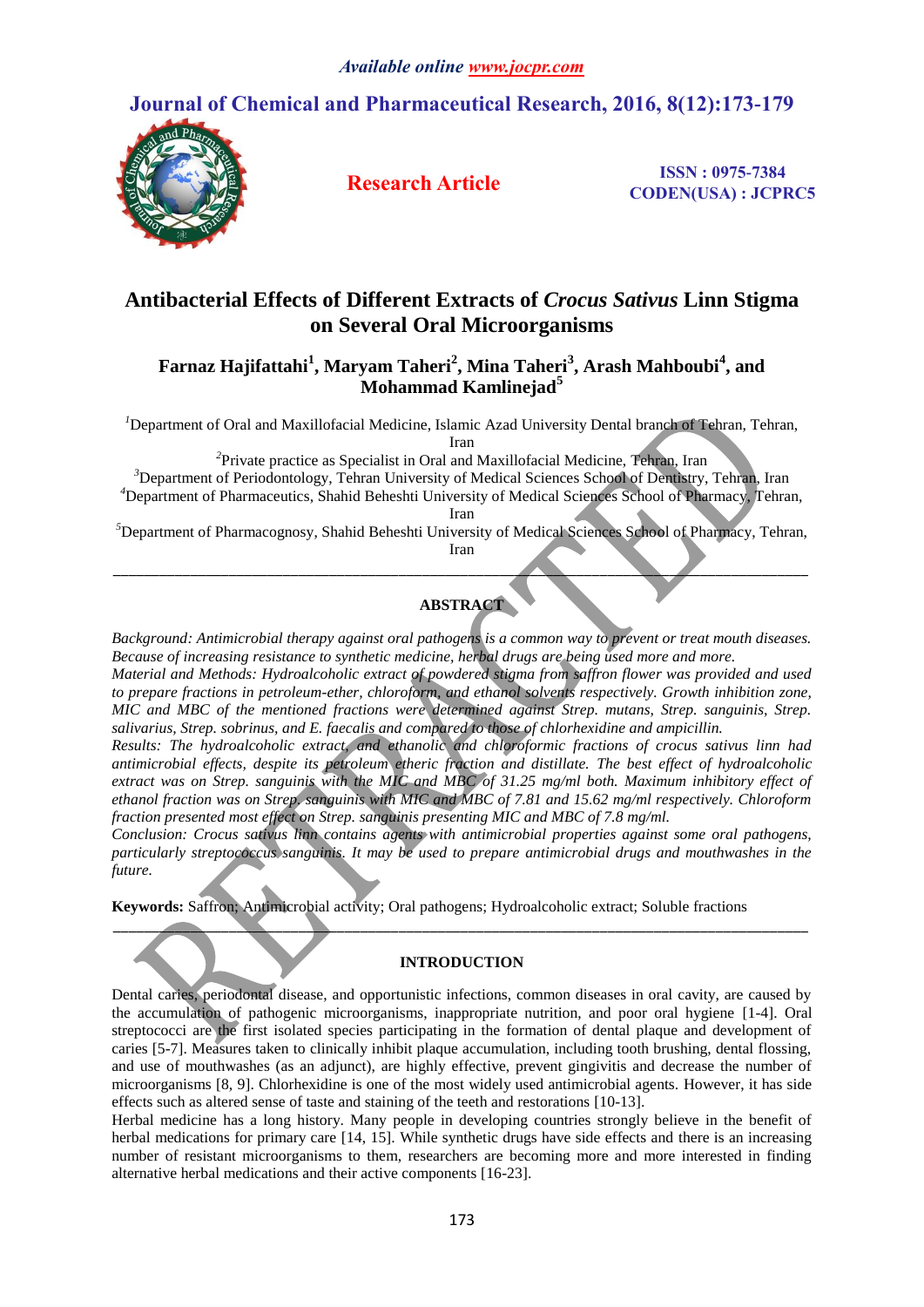Saffron with the botanical name of Crocus sativus linn is a small perennial flowering plant from the family of Iridaceae which grows up to 10-30 centimeters tall. It has a bulbous corm which is covered by a thin brown sheath and multiple long and linear leaves arise from that. From within the leaves, a stem comes out which ends in 1 to 3 flowers. The attractive flowers consist of 6 lilac (in certain types purplish or rose-coloured) petals, three stamens, and a style ending in three red-orange stigmas. The terminal end of style, the three-pronged stigma, is the part being used and called saffron, which is fragrant and a little bitter. Geographic distribution of saffron in Iran includes Khorassan province (Ghaenat, Birjand, and Gonabad), Yazd, Kerman, Guilan, and Mazandaran [24].

Saffron is not only a highly used flavoring in cuisines, but also has multiple pharmacological effects and is considered to be a potent drug [25]. In traditional medicine saffron and its extract have been used to facilitate digestion, stimulate appetite, tranquilize, and to treat liver diseases, spasm, pain of tooth or gingiva, rhinitis, pharyngitis, insomnia, depression, seizure, irregular menstruation, cough, asthma, bronchitis, fever, vomiting, scarlet fever, urinary infections, dysentery, cold, cardiovascular disorders, and cancer. In Ayurvedic medicine (a type of traditional Hindu medicine) saffron is used to enhance body resistance against stresses like trauma, anxiety, and fatigue [26-30].

Due to modern researches saffron has effects such as antitumor, antioxidant, protection of cells, analgesic, antiinflammatory, anticonvulsant, antidepressant, reduction of opioid withdrawal signs, improvement in memory and learning ability, antibacterial and effects on respiratory system, digestion, immune system, and eye [30, 29, 31-37].

Crocus sativus linn has recently been studied for antimicrobial effects. Its effect on some microorganisms like salmonella [38, 39], shigella dysenteria, methicillin resistant staph aureus [39], Escherichia-coli [39, 40], Pseudomonas aeruginosa [39, 41], Klebsiella sp [39, 41] bacillus subtillis [41, 39], Yersinia enterecolitica, Proteus vulgaris, Bacillus cereus, Staphylococcus aureus, Micrococcus luteus and Candida albicans [41], fungi [42], and Brucella melitensis [43] has been shown.

Vahidi et al. found strong antimicrobial effects of ethyl-acetate extract of saffron against several microorganisms [44].

Also, Mudasir et al. showed that various extracts of saffron had antimicrobial effects on some gram positive and gram negative microbes [45].

However, these studies are too few and mostly lack clear description of applied microbial methodology. None is conducted on oral pathogens.

Considering high prevalence of oral and dental diseases caused by pathogens and the recent interest in medicinal plants, this study conducted to assess the effect of various extracts of saffron plant on Strep. mutans, Strep. sanguinis, Strep. salivarius, Strep. sobrinus, and E. faecalis in vitro.

### **MATERIALS AND METHODS**

Saffron flowers were obtained from the last harvest in Ghaenat city and its purity was confirmed in a pharmacognosy laboratory. The plant was powdered in a porcelain mortar with pestle. Before extraction, dried stigma of saffron was totally grinded. Crocus sativus linn extract was prepared by maceration method. Powdered saffron was precisely measured by a digital scale and poured into an Erlenmeyer flask. Hydroalcoholic solvent (50% water and 50% ethanol) was also added. The Erlenmeyer flasks were capped with aluminum foil and stored in the dark for 10 days. Next, the flasks were placed on a shaker (GFL 3017) operating at 90 rpm for 24 hours. The solutions were then paper filtered. The filtered solution was poured into a sterile glass container and capped by aluminum foil. A few holes were perforated in the foil and the glass container was placed in Bain-Marie at 90∘C to dry. The dried extract was precisely weighed, labeled, and refrigerated [46].

Then to extract probable antimicrobial materials of the plant, and to find the degree of its polarity, part of the extract made was powdered and solved respectively in petroleum-ether, chloroform, and ethanol. Each solution after 48 hours on the shaker (GFL, 3017) was filtered and then dried in Bain-Marie at 90∘C. The filtered material was added to the next solvent. The result was three different fractions of saffron extract. Dried extracts were precisely weighed, labeled, and refrigerated [46].

To make saffron distillate, the weighed powder was put in collenger and distilled water was poured on it. Then it was heated with an electric heater to boil. The device was turned off after a few hours. The distilled liquid is the saffron distillate. The distillate's container was capped with aluminum foil to protect from vaporization or deterioration. Then it was refrigerated [46].

### **Activation of microorganism**

Standard strains of Strep. mutans ("ATCC" 35668, "PTCC" 1683), Strep. sanguinis ("ATCC" 10556, "PTCC" 1449), Strep. salivarius ("ATCC" 9222, "PTCC" 1448), Strep. sobrinus ("ATCC" 27607 and "PTCC" 1601), and E. faecalis ("ATCC" 11700, "PTCC" 1393) were provided in lyophilized form from the Persian Type Culture Collection center. Bacteria became activated by inoculation in the brain heart infusion agar (BHIA,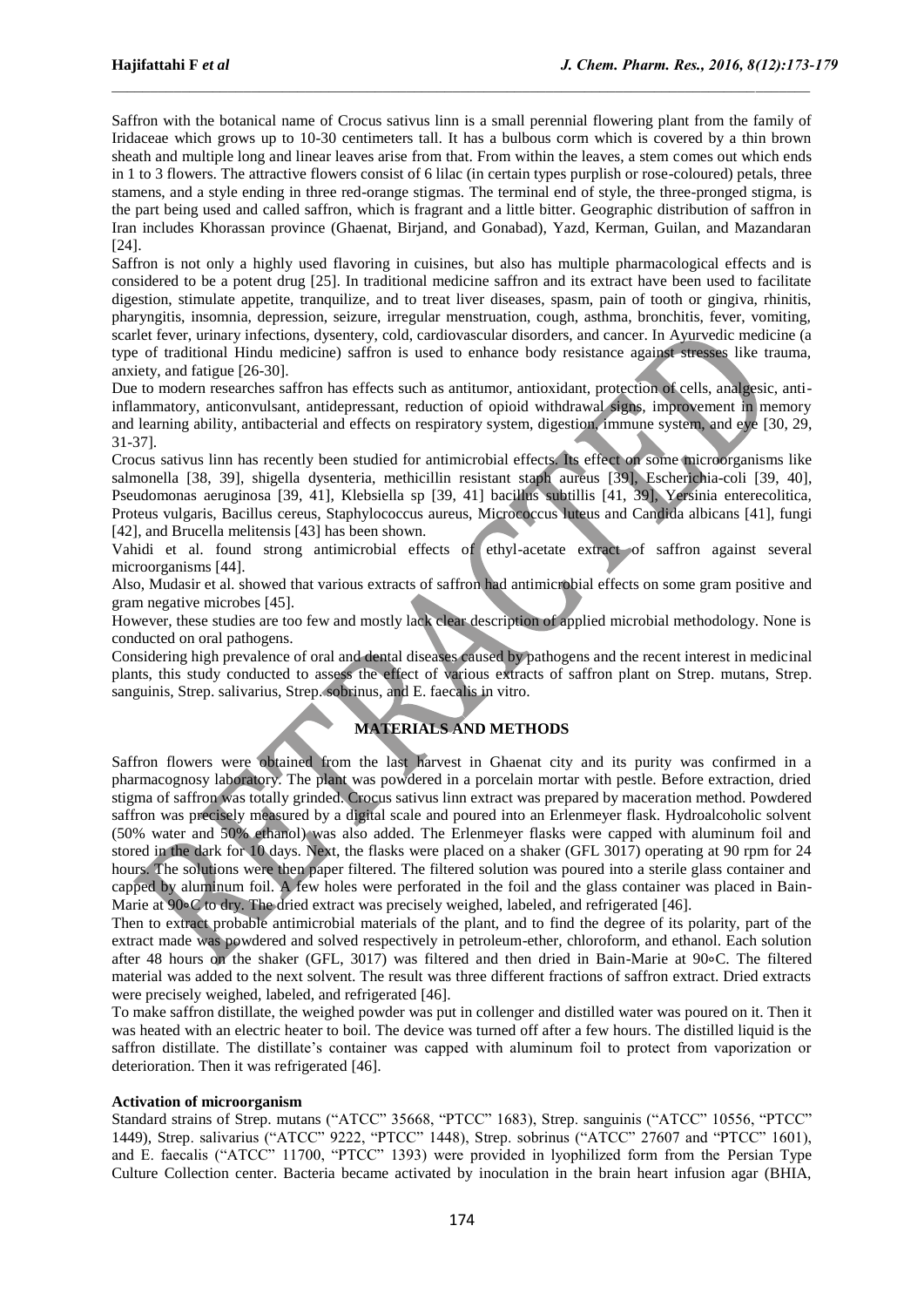Merck, Germany) culture medium, then 24 hours of incubation at 37∘C. To prepare microbial suspension, a 24 hour culture was used. The concentration of microorganisms in the microbial suspension was adjusted to 0.5 McFarland standard by a spectrophotometer at wavelength of 625 nm. (McFarland standard is a chemical solution with turbidity comparable to that of microbial suspension. Using this suspension, number of bacteria per each milliliter of the suspension is set to be  $1.5 \times 10^8$  CFU/mL) [47].

#### **Assessment of antimicrobial effects**

First, the antimicrobial effect of extracts was assessed by the cup-plate technique. 500 µL of each microbial suspension with 0.5 McFarland standard concentration was cultured in BHIA (swabbed on the plate). Then, holes of 8mm diameter were created on the agar surface. Various concentrations of the extracts were prepared by serial dilution (dilution by one-half) using sterile distilled water solvent; 100 µL of each extract with specific concentration was poured into each well. The plates were incubated at 37∘C (Memmert, Germany) for 24 hours. The diameter of the growth inhibition zone measured in millimeters for three times and the mean was calculated for each concentrations of the extract [47].

#### **Minimum inhibitory concentration**

The MIC is defined as the lowest concentration of an antimicrobial agent that inhibits the growth of a microorganism (0.5 McFarland standard in this study). That is the minimum concentration of the extract which completely inhibits visible growth and proliferation of bacteria compared to the negative control group. To determine MIC, macrodilution method according, i.e. the standard technique described by the clinical and laboratory standards institute (2012), was used. Different concentrations of extracts were prepared by serial dilution (dilution by one-half) in BHI broth medium. Using this medium, the 0.5 McFarland standard suspension was diluted 1:150 to reach a bacterial count of  $1\times10^6$  CFU/mL. Microbial suspension was then diluted by onehalf using the culture medium and 1mL of it was added to the tubes of serially diluted extract. The negative control tube contained only the culture medium and extract without any microbial suspension. The positive control tube contained culture medium and microbial suspension without any extract. After 24 hours of incubation at 37∘C, growth and proliferation of each microorganism were evaluated and the MIC value of the extracts was determined. This test was done in triplicate for each microorganism [47].

#### **Minimum bactericidal concentration**

After determination of MIC, 20 µL of the suspension in the tube with MIC of the extract and the tubes of no bacterial growth were cultured on plates containing BHIA. After 24 hours of incubation at 37∘C, the plates were assessed for growth of microorganisms. The concentration with no bacterial growth was determined as MBC. This test was repeated three times for each microorganism [47]. Furthermore, the effect of 0.2% CHX (ShahrDaru, Iran) and ampicillin on the microorganisms was evaluated using the cup-plate technique and the MIC and MBC values of both for each microorganism were also determined.

#### **Statistical analysis**

The tests were repeated in triplicate and the mean and standard deviation (SD) of growth inhibition zone diameter in cup-plate technique as well as the MIC and MBC of the extracts, CHX, and ampicillin were determined.

### **RESULTS**

The hydroalcoholic extract of crocus sativus linn in concentrations of 500 mg/ml and 1000 mg/ml showed inhibitory effects on the growth and proliferation of streptococcus mutans, streptococcus sanguinis, and streptococcus sobrinus in cup-plate method. No inhibition zone was detected for streptococcus salivarius and enterococcus faecalis. The mean diameter of the growth inhibition zone due to the effect of hydroalcoholic extract of C. sativus linn on different microorganisms is shown in Table 1

The MIC and MBC of hydroalcoholic extract of C. sativus linn were determined using serial dilution method. Due to the results, they changed between 31.25 and 500 mg/ml. The best effect of hydroalcoholic extract was on streptococcus sanguinis with the MIC and MBC of 31.25 mg/ml both.

The MIC and MBC values of different fractions of saffron for each microorganism are presented in Tables 2 and 3.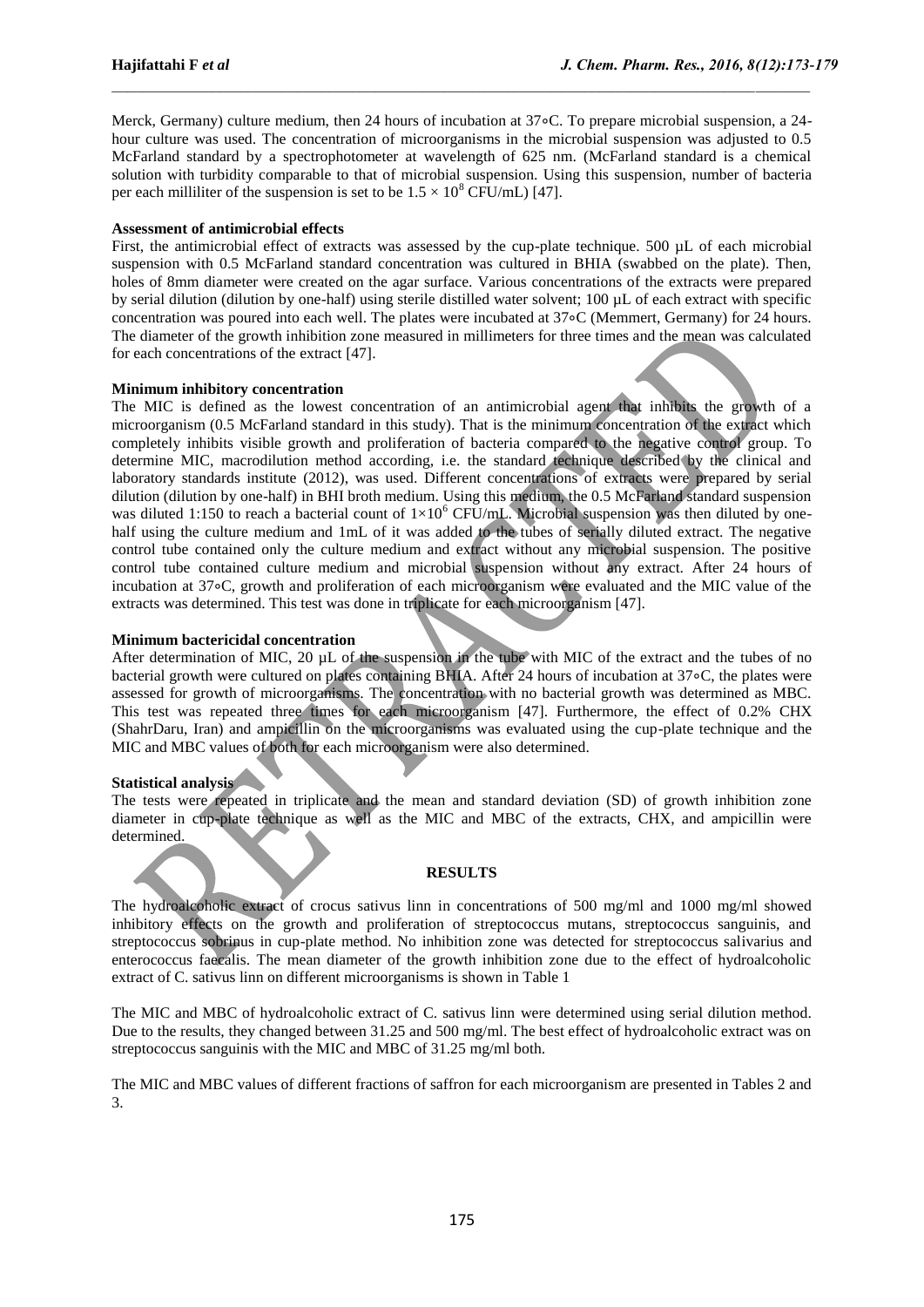| <b>Concentration</b> |                 |             | $\circ$<br>Microorganism |            |            |
|----------------------|-----------------|-------------|--------------------------|------------|------------|
| (mg/ml)              | <i>S.mutans</i> | S.sanguinis | S.salivarius             | S.sobrinus | E.faecalis |
| 1000                 | $15 \pm 0$      | $15\pm0$    | N.S.                     | $14\pm0$   | N.S.       |
| 500                  | $12 \pm 0$      | $12\pm0$    | N.S.                     | $11\pm0$   | N.S.       |
| 250                  | N.S.            | N.S.        | N.S.                     | N.S.       | N.S.       |
| 125                  | N.S.            | N.S.        | N.S.                     | N.S.       | N.S.       |
| 62.5                 | N.S.            | N.S.        | N.S.                     | N.S.       | N.S.       |
| 31.25                | N.S.            | N.S.        | N.S.                     | N.S.       | N.S.       |

**Table 1**: **The mean and SD of the diameter of growth inhibition zone (mm) due to the effect of the hydroalcoholic extract of C. sativus linn petal on different microorganisms. N.S.: not seen**

**Table 2: The MIC of different extracts of C. sativus linn, CHX, and Ampicillin for different microorganisms**

|                      |                | <b>Type of saffron extract</b> |                     |                       |                         |
|----------------------|----------------|--------------------------------|---------------------|-----------------------|-------------------------|
| <b>Microorganism</b> | Hydroalcoholic | <b>Ethanolic</b>               | <b>Chloroformic</b> | $CHX 0.2% (\mu g/ml)$ | Ampicillin $(\mu g/ml)$ |
|                      | (mg/ml)        | (mg/ml)                        | (mg/ml)             |                       |                         |
| S. mutans            | 62.5           | 31.25                          | 31.25               | 0.09                  | 0.06                    |
| S. sanguinis         | 31.25          | 7.81                           | 7.81                | 0.02                  | 0.015                   |
| S. salivarius        | 62.5           | 31.25                          | 31.25               | 0.78                  | 0.125                   |
| S. sobrinus          | 62.5           | 62.5                           | 31.25               | 0.04                  | 0.125                   |
| E. faecalis          | >500           | 250                            | 125                 | 6.25                  |                         |

**Table 3: The MBC of different extracts of C. sativus linn, CHX, and Ampicillin for different microorganisms**

|                      |                           | <b>Type of saffron extract</b> |                                |                       |                         |
|----------------------|---------------------------|--------------------------------|--------------------------------|-----------------------|-------------------------|
| <b>Microorganism</b> | Hydroalcoholic<br>(mg/ml) | <b>Ethanolic</b><br>(mg/ml)    | <b>Chloroformic</b><br>(mg/ml) | $CHX 0.2% (\mu g/ml)$ | Ampicillin $(\mu g/ml)$ |
| S. mutans            | 125                       | 125                            | 31.25                          | 0.09                  | 0.125                   |
| S. sanguinis         | 31.25                     | 15.62                          | 7.8                            | 0.012                 | 0.03                    |
| S. salivarius        | 125                       | 125                            | 62.5                           | 0.39                  | 0.125                   |
| S. sobrinus          | 62.5                      | 125                            | 31.25                          | 0.02                  | 0.25                    |
| E. faecalis          | >500                      | 500                            | 50                             | 3.125                 |                         |

The cup-plate method showed inhibitory effects of ethanol and chloroform fractions in 500 mg/ml concentration, and no inhibition zone was seen for petroleum-ether extract.

The strongest inhibitory effect of ethanol fraction of C. sativus Linn was on streptococcus sanguinis with MIC and MBC of 7.81 and 15.62 mg/ml respectively. Minimum inhibitory concentration and minimum bactericidal concentration of ethanol fraction are shown in Tables 2 and 3.

For chloroform fraction the range of MIC and MBC were 7.8-125 and 7.8-500 mg/ml respectively. This fraction presented greatest effect on streptococcus sanguinis presenting MIC and MBC of 7.8 mg/ml. Minimum inhibitory concentration and minimum bactericidal concentration of chloroformic fraction are shown in Tables 2 and 3.

Chlorhexidine 0.2% had antimicrobial effect on all five bacteria (highest effect on streptococcus sanguinis) with cup-plate method. The mean diameter of the growth inhibition zone due to the effect of chlorhexidine on different microorganisms is shown in Table 4.

| Concentration (µg/ml) | <b>Microorganism</b> |             |                            |            |                 |  |  |
|-----------------------|----------------------|-------------|----------------------------|------------|-----------------|--|--|
|                       | <i>S.mutans</i>      | S.sanguinis | <i><b>S.salivarius</b></i> | S.sobrinus | E.faecalis      |  |  |
| 100                   | $>30\pm0$            | $>30\pm0$   | $>30\pm0$                  | $>30+0$    | $23.5 \pm 0.41$ |  |  |
| 50                    | $>30\pm0$            | $>30+0$     | $>30\pm0$                  | $>30+0$    | $21\pm0$        |  |  |
| 25                    | $>30\pm0$            | $>30+0$     | $>30\pm0$                  | $>30+0$    | $18.5 \pm 0.41$ |  |  |
| 12.5                  | $>30\pm0$            | $>30\pm0$   | $>30\pm0$                  | $>30+0$    | $16.5 \pm 0.41$ |  |  |
| 6.25                  | $>30\pm0$            | $>30\pm0$   | $>30\pm0$                  | $>30+0$    | $14\pm0$        |  |  |
| 3.125                 | $>30\pm0$            | $>30\pm0$   | $>30\pm0$                  | $>30\pm0$  | $12\pm 0$       |  |  |

**Table 4: The mean and SD of the diameter of growth inhibition zone (mm) due to the effect of 0.2%CHX on the five bacterial strains**

Broth dilution method resulted in the range of 0.012 to 3.125 for MIC of chlorhexidine 0.2%. Minimum inhibitory concentration and minimum bactericidal concentration of chlorhexidine are shown in Tables 2 and 3. The cup-plate method showed that ampicillin had antimicrobial effect on all five bacterial strains. The mean of the diameter of growth inhibition zone due to the effect of ampicillin on different microorganisms are shown in Table 5.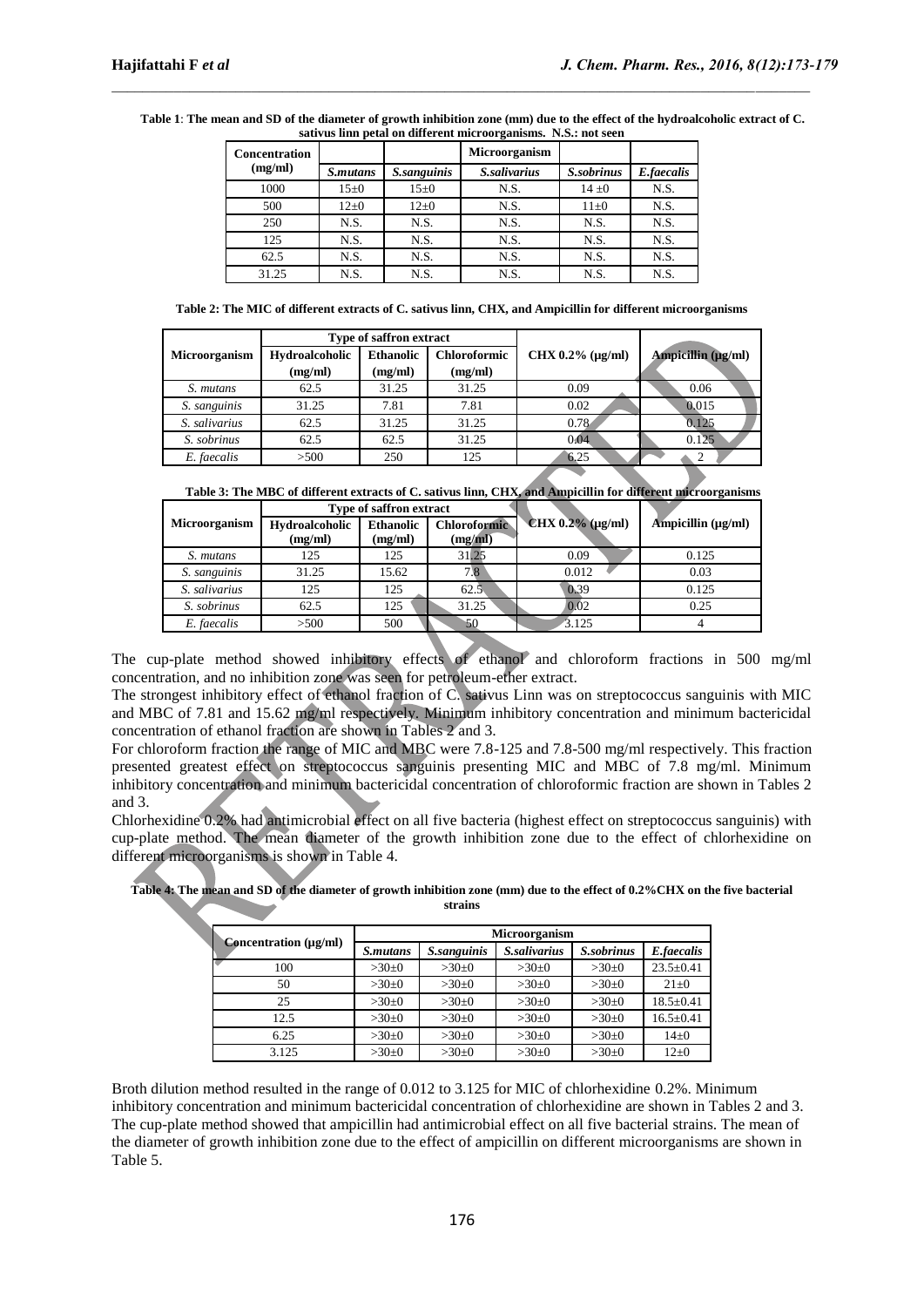| N.S.: not seen       |                      |                 |                 |                 |                 |  |  |
|----------------------|----------------------|-----------------|-----------------|-----------------|-----------------|--|--|
| <b>Concentration</b> | <b>Microorganism</b> |                 |                 |                 |                 |  |  |
| $(\mu g/ml)$         | <i>S.mutans</i>      | S.sanguinis     | S.salivarius    | S.sobrinus      | E.faecalis      |  |  |
| 16                   | $>30+0$              | $>30\pm0$       | $30+0$          | $>30+0$         | $18\pm0$        |  |  |
|                      | $>30+0$              | $>30\pm0$       | $26.5 \pm 0.41$ | $28 \pm 0$      | $16 \pm 0$      |  |  |
|                      | 30±0                 | $30.5 \pm 0.41$ | $22.5 \pm 0.41$ | $24.5 \pm 0.41$ | $14\pm0$        |  |  |
| 2                    | $24.5 \pm 0.41$      | $25 \pm 0$      | $18+0$          | $16 \pm 0$      | $11.5 \pm 0.41$ |  |  |
|                      | $18\pm0$             | $20 \pm 0$      | $15 \pm 0$      | $12+0$          | N.S.            |  |  |
| 0.5                  | $14.5 \pm 0.41$      | $>30\pm0$       | N.S.            | N.S.            | N.S.            |  |  |

**Table 5: The mean and SD of the diameter of growth inhibition zone (mm) due to the effect of ampicillin on the five bacterial strains**

Broth dilution method resulted in the range of 0.015 to 2 for MIC of ampicillin. Tables 2 and 3 show the minimum inhibitory concentration and minimum bactericidal concentration of ampicillin for the five bacterial strains; the cup-plate method for saffron distillate didn't show inhibition zone on any of the studied microorganisms.

#### **DISCUSSION**

This study was the first to experimentally assess the antimicrobial effect of hydroalcoholic extract of *C. sativus*  petal on *Strep. mutans*, *Strep. sanguinis*, *Strep. salivarius*, *Strep. sobrinus,* and *E. faecalis* in vitro using the cupplate method. The MIC, MBC, and growth inhibition zone diameter values of the extract for different microorganisms were also calculated and compared to CHX and ampicillin.

Based on the results, the hydroalcoholic extract and ethanolic and chloroformic fractions of crocus sativus linn have antimicrobial effects, but petroleum etheric fraction and distillate of c. sativus linn don't. Moreover, none of the methods showed significant influence on streptococcus salivarius and enterococcus faecalis.

Infiltration rate of an antimicrobial agent in agar depends on its nature and is an influencing factor on the results of cup-plate method. This method is used to determine if a microorganism is sensitive to the antimicrobial agent or not. On the other hand, broth dilution method for detection of MIC is more accurate [46]. Then broth dilution method is more reliable.

In broth dilution method, extracts of ethanolic and chloroformic fractions showed more inhibitory effect than hydroalcoholic extract. Evaluating MIC and MBC resulted in best effect of all three extracts on streptococcus sanguinis and the least effect on enterococcus faecalis. Chlorhexidine and ampicillin also had the most and the least effects respectively on streptococcus sanguinis and enterococcus faecalis. This might be caused by higher sensitivity in Strep. sanguinis and more resistance in E. faecalis.

In a study by Sengul et al. about antimicrobial effects of saffron, water extract of the stigma affected only two species from the 32 assessed, while alcoholic extract of c. sativus linn had effect on 16 species. It means alcohol solvent releases more antimicrobial materials from this plant compared to water solvent [33].

Mudasir et al. assessed antimicrobial effect of stamen and stigma of the Keshmir saffron against three grampositive microbes (bacillus cereus, streptococcus aureus, and clostridium perfringens) and three gram-negative microbes (E-coli, pseudomonas aeruginosa, and klebsiella pneumonia). The results revealed more inhibitory effect of petroleum-ether, methanol, and ethanol extracts of stamen in lower concentrations on Klebsiella compared to penicillin. Ethanolic extract of stamen had inhibition on bacillus cereus more than gentamycin. The extract of stamen had more antimicrobial activity against different pathogens in comparison with stigma. Both were declared as new, safe, and natural materials for medical, cosmetic and alimentary purposes [45].

A study by Acar et al. revealed that ethyl acetate and methanol extracts of crocus species, including sativus, had inhibitory effects on E-coli, Pseudomonas aeruginosa, Klebsiella pneumoniae, Yersinia enterecolitica, Proteus vulgaris, Bacillus cereus, Bacillus subtilis, Staphylococcus aureus, Micrococcus luteus and Candida albicans. According to Acar, ethyl acetate extracts were more influential than methanol extracts [41]; the same as Vahidi's study in which ethyl acetate showed better results than ethanol and petroleum ether [44]. Vahidi et al. evaluated antimicrobial effect of different parts (stigma, stamen, and colora) of saffron plant on micrococcus lotus, streptococcus epidermis, staphylococcus aureus, and E-coli bacteria, and on candida albicans, aspergillus niger, and cladosporium sp fungi. The results showed strong antimicrobial and antifungal effects of ethyl-acetate extract of various parts. Stigma had more antimicrobial effect than stamen and stamen had more antifungal effect than stigma.

Jastaniah showed in a study that c. sativus had antimicrobial effect on Methicillin-resistant *Staphylococcus aureus*, and that methanol extract was the strongest between methanol, ethanol, n-butanol, chloroform, ethyl acetate or water extracts [39].

Sengul et al. also revealed that methanol extract of crocus sativus has antimicrobial effects (more than aqueous extract) against specific microorganisms, 13 out of 32 in their study [33].

One important factor affecting the MIC is the difference in the composition of extracts. The composition of extract is influenced by the geographical location of the plant, season of harvesting, age of plant, growth stage, method of drying, and extraction technique. Also, extracts of various parts of the plant have different levels of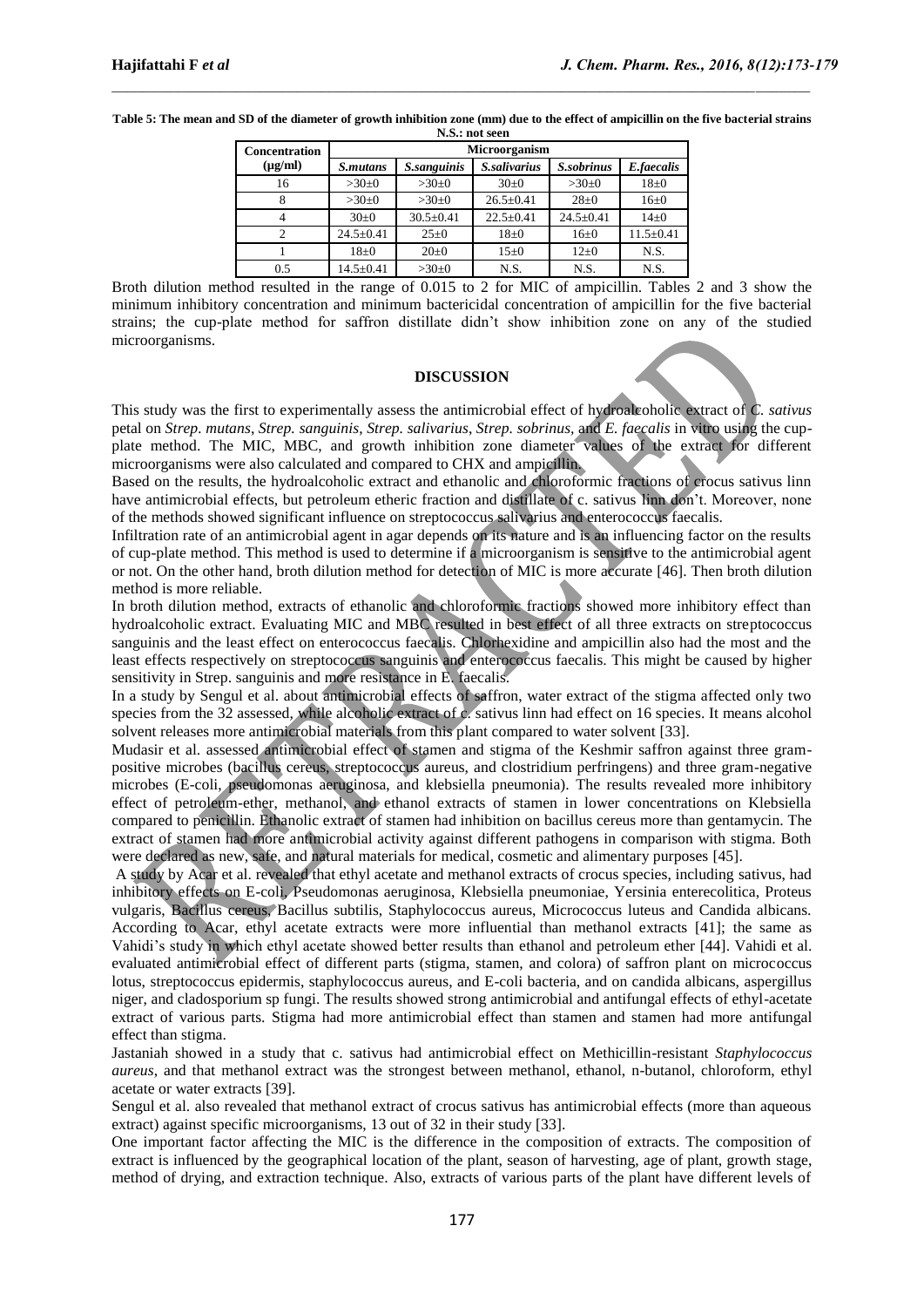antimicrobial activity and bacteria any of them has different sensitivity to different extracts. Also, isolated components of an extract show greater antimicrobial effects than the extract itself [48]. The stigma of c. sativus linn comprises the antimicrobial agents of Linalool, Myricetin, Borneol, Kaempferol, Lauric acid, Limonene, Pinene, Quercetin, Oleanolic acid, carotenoids (crocin, crocetin, a-carotenolicopen), monoterpenaldehydes (*picrocrocin* and *safranal*), and flavonoids [31]. It also contains dimethylcrocetin carotenoid [49] and hexadecanoic acid [42]. Razzaghi et al. revealed inhibitory effect of safranal in saffron on E-coli, staphylococcus aureus, and pseudomonas aeruginosa [50].

De Monte et al. showed effects of safranal and its derivatives on helicobacter pylori, malaria and leishmanial [51].

Pintado et al. showed the bactericidal effect of safranal and crocin on salmonella enterica, Escherichia coli and Staphylococcus aureus [52].

Distillate of saffron releases some parts of the plant which had no inhibitory effect on our test microorganisms. Also, the fraction solved in petroleum ether doesn't show antimicrobial properties, and only water-alcohol and chloroform soluble fractions have antimicrobial effects.

Chlorhexidine mouthwash has extensive antimicrobial activity and is more effective on Gram-positive than Gram-negative bacteria. It is known as the most effective mouthwash and the gold standard of antibacterial activity [53]. The MIC and MBC values and inhibitory effects for CHX obtained in this study were in accordance with the results of specific microbiological assessments on CHX and ampicillin, which confirmed the accuracy and precision of the laboratory phases in our study.

One limitation of our study was that we tested the saffron flowers only harvested at a specific time and from a specific location. In addition, standardized microbial strains were used and microorganisms originally from the oral cavity were not assessed. Hence, the results were limited to standard strains in the laboratory setting. Further studies are required to confirm the results in oral biological environment. Also, future studies must focus on the isolated constituents of different fractions. If the effects of these constituents on other oral pathogens, such as candida albicans, are confirmed, they could be used in the form of pure extract, mouth rinse, or other antimicrobial products in clinical trials.

## **CONCLUSION**

Within the limitations of this study, it can be concluded that crocus sativus linn contains agents which show antimicrobial effects. Among different extracts of saffron, hydroalcoholic extract, and ethanolic and chloroformic fractions of saffron showed significant effects against examined bacteria, particularly streptococcus sanguinis. However, chlorhexidine shows wider spectrum of antimicrobial effects with lower concentrations. So, further studies are needed to be conducted to search for more efficacious methods of extracting antimicrobial agents of saffron.

### **REFERENCES**

[1] A Dziedzic; R Kubina; RD Wojtyczka; A Kabala-Dzik; M Tanasiewicz; T Morawiec. Evidence based complementary alternative medicine: eCAM 2013, **2013**, 681891.

[2] WP Holbrook; MO Magnusdottir. *J oral microbial,* **2012**, 4.

[3] JR Pires; C Rossa Junior; AC Pizzolitto. *Braz oral res* **2007**, 21(4), 342-7.

[4] A Derks; J Frencken; E Bronkhorst; AM Kuijpers-Jagtman; C Katsaros. *Am j orthod dentofac orthop,* **2008,** 133(3), 435-439.

[5] H Semyari; P Owlia; S Farhadi; SM Tabrizi. *J Microbiol Antimicrob,* **2011**, 3(5), 126-129.

[6] JD Hillman; SS Socransky; M Shivers. *Arch oral boil,* **1985**, 30(11-12), 791-795.

[7] J Clarke. Br *J Exp Pathol* **1924**, 5(3), 141-147.

[8] EA Palmer; A Vo; SB Hiles; P Peirano; S Chaudhry; A Trevor; I Kasimi; J Pollard; C Kyles; M Leo; B Wilmot; J Engle; J Peterson; T Maier; CA Machida. *J oral microbial,* **2012,** 4.

[9] RP Teles; FR Teles. *Braz oral res* **2009**, 23(Suppl 1), 39-48.

- [10] JC Gunsolley. *J dent* **2010,** 38(Suppl 1), S6-10.
- [11] CA Gurgan; E Zaim; I Bakirsoy; E Soykan. *J periodontal,* **2006,** 77(3), 370-84.
- [12] AM Abed; A Bateni; A Rabiee; B Poormoradi. *J Isfahan Dent,* **2012,** 7(5), 843-61.
- [13] LS Lakade; P Shah; D Shirol. *J Indian Soc Pedod Prev Dent,* **2014,** 32(2), 91.
- [14] EA Palombo. Evidence-based complementary and alternative medicine : eCAM 2011, **2011,** 680354.
- [15]DP Mohapatra; V Thakur; SK Brar. *Biotechnol res int,* 2011, **2011,** 917505.
- [16] S Vahabi; E Najafi; S Alizadeh. *J Med Plants Res,* **2011**, 5(19), 4870-4878.
- [17] JB Taheri; S Azimi; N Rafieian; HA Zanjani. *Int dental j,* **2011,** 61(6), 287-96.
- [18] N Nagappan; J John. *J Dent Med Sci,* **2012,** 2(4), 5-10.
- [19] I Ahmad; AZ Beg. *J ethnopharmacol,* **2001,** 74(2), 113-23.